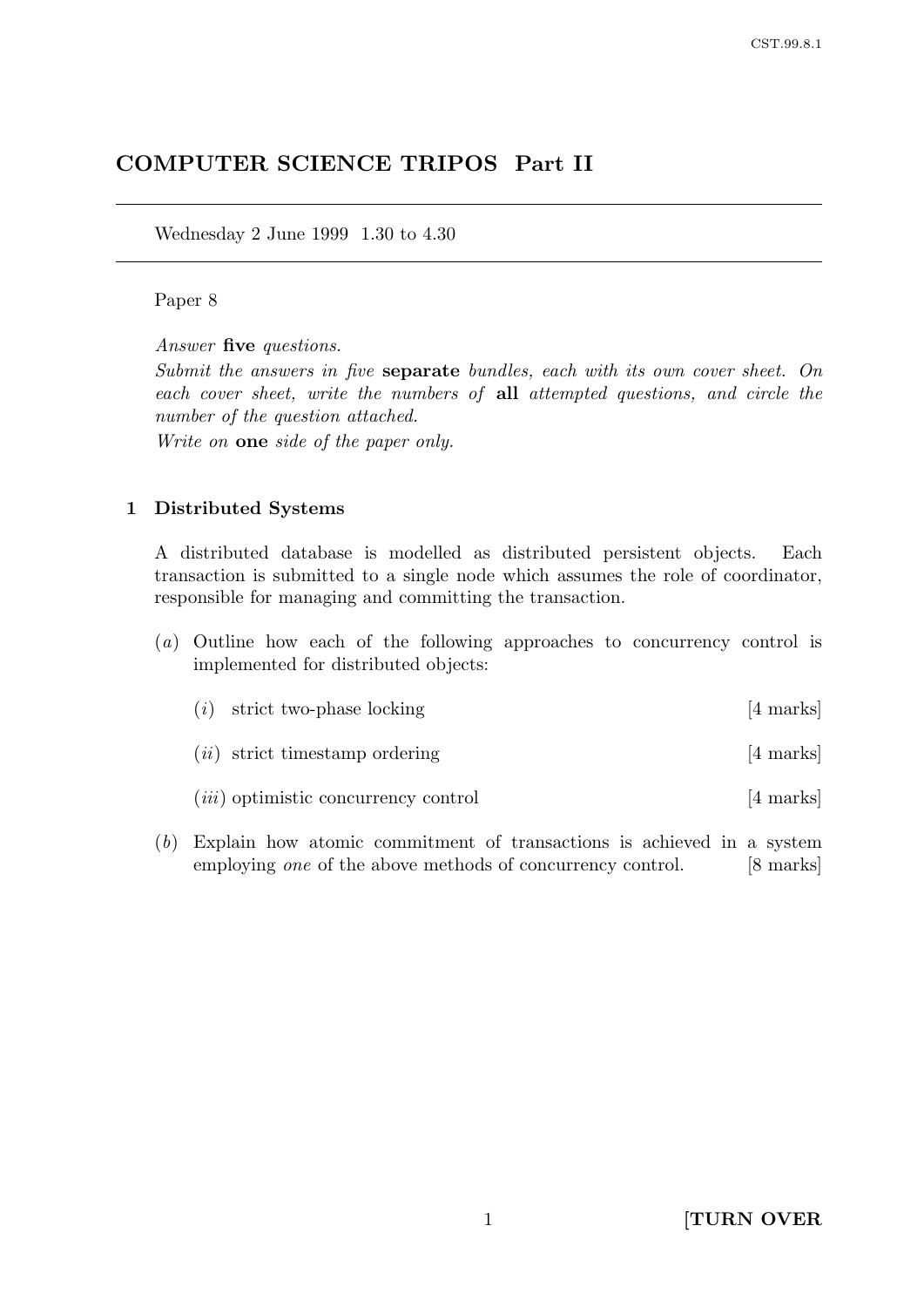### 2 Specification and Verification I

Give an example of P, C and Q such that  $\vdash \{P\} \subset \{Q\}$  but it is not the case that  $\vdash [P]$  C [Q]. Justify your answer. [5 marks]

Explain how to translate the partial correctness specification shown below into higher-order logic.

$$
\{X = x \ \land \ Y = y\} \ \text{TEMP} := X; \ \ X := Y; \ \ Y := \text{TEMP} \ \{X = y \ \land \ Y = x\}
$$

[5 marks]

Write down and justify an example of a correctly annotated specification  $\{P\} C \{Q\}$ such that  $\vdash \{P\} \ C \ \{Q\}$  but the verification conditions are not true. Comment on the significance of your example. [5 marks]

Define the meaning of the notation  $[P,Q]$ . Write down the WHILE-law of refinement and justify it with respect to the WHILE-rule for Floyd–Hoare logic. [5 marks]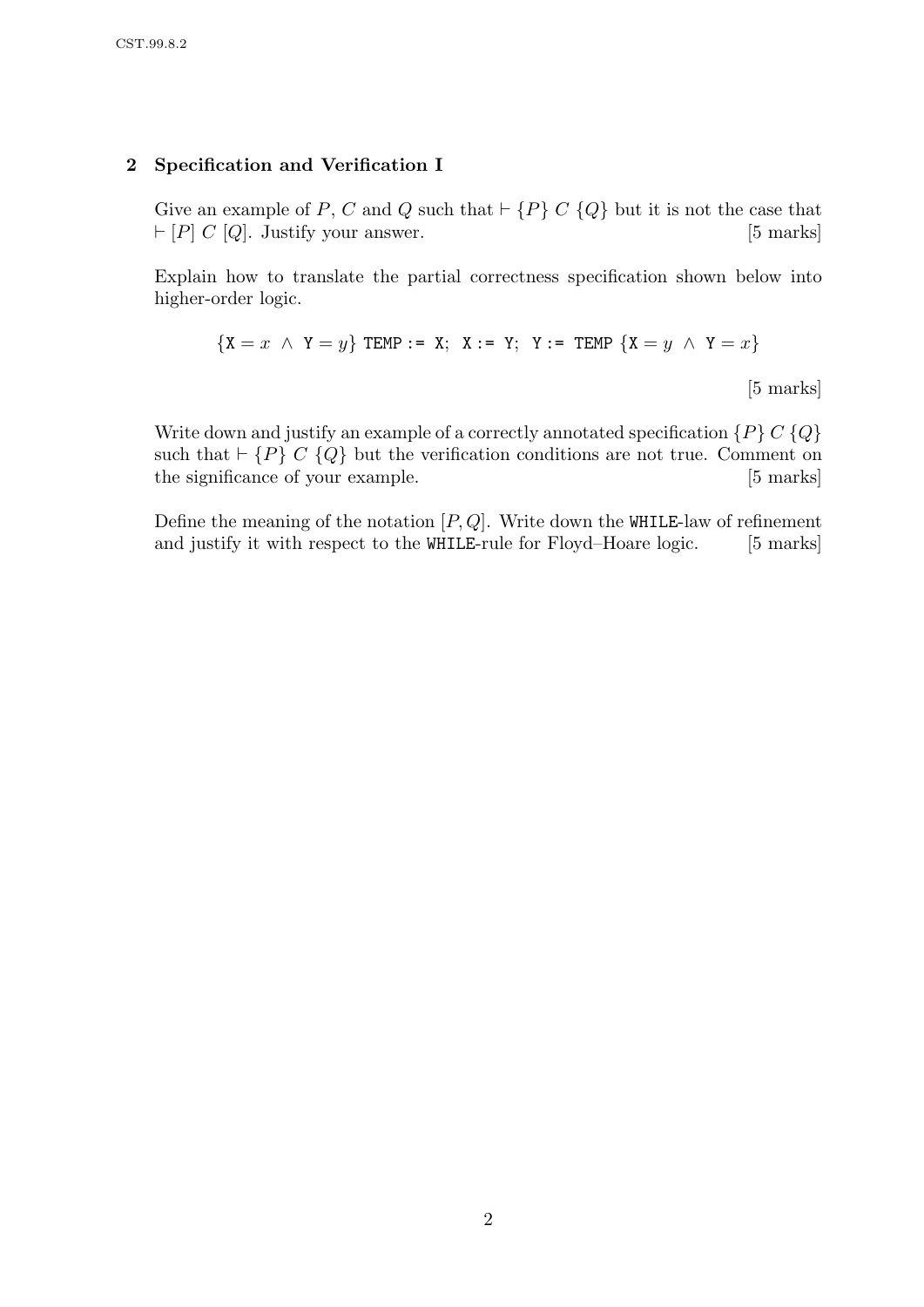### 3 Digital Communication II

Compare the Integrated Services (IntServ) and Differential Services (DiffServ) Internet communication architectures with respect to

- (a) state within the network
- (b) the kinds of guarantees that can be made
- $(c)$  mechanisms which routers must provide [10 marks]

It is required to provision a network to meet service level agreements (SLAs) which specify traffic requirements. A *single-ended* SLA is one in which the sources but not the destinations of traffic stream requirements are specified, while a double-ended SLA specifies both sources and destinations. What are the implications of singleended and double-ended SLAs on provisioning and the nature of the guarantees that can be made? Use the following as an example.



|  |  |  | Case 1: Single-ended SLA |  |
|--|--|--|--------------------------|--|
|--|--|--|--------------------------|--|

| Source | Required rate | Source | Destination | Required rate |
|--------|---------------|--------|-------------|---------------|
|        |               |        |             |               |
|        |               | A      |             |               |
|        |               | В      |             |               |
|        |               | B      |             |               |
|        |               |        |             |               |
|        |               |        |             |               |

[10 marks]

Case 2: Double-ended SLA

C B  $2$ 

| ച<br>J | <b>TURN OVER</b> |  |
|--------|------------------|--|
|        |                  |  |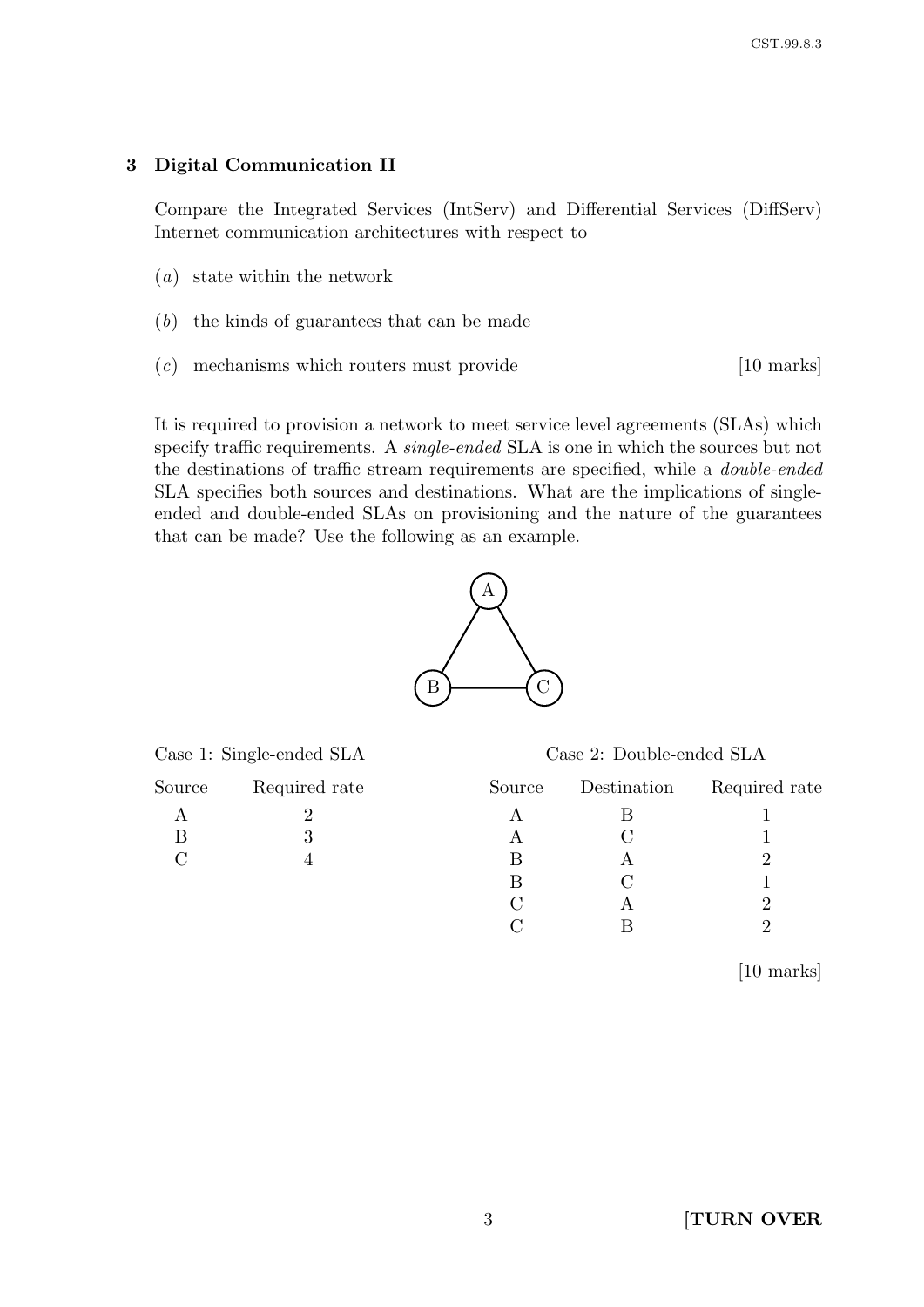# 4 Comparative Architectures

A new microprocessor has a 64 Kbyte write-back L1 D-cache that is 2-way set-associative (employing a random replacement policy) with 64-byte cache lines. How might knowledge of these cache parameters be exploited in order to improve program performance? [5 marks]

What pros and cons might the designers have considered when selecting the cache line size? [5 marks]

The processor's L1 D-cache is indexed by virtual address and tagged by physical address. Why would the designers have done this? The processor has an 8 Kbyte page size, and so their decision is likely to have impact on the operating system virtual memory system. Explain why this is so, and state why the designers may have considered the possibility of increasing the cache's associativity. [5 marks]

The processor's physical address space is 64 bits wide. Calculate the number of bits of RAM required to implement the D-cache, including tag, data and status bits. [5 marks]

### 5 Business Studies

What is meant by a *critical path*? [5 marks]

Draw a PERT diagram for the process of getting up in the morning, making breakfast (tea, toast), and leaving for lectures. Show the critical path. [5 marks]

Derive the GANTT chart. What is the latest time to get up, if you must leave at 08:30? Comment on resource conflicts. [5 marks]

Does extra capital plant (such as an automatic tea-maker), allow you to get up later, and by how much? What other process improvements might there be?

[5 marks]

# 6 Information Retrieval

Using natural language words directly for searching with a retrieval system has a number of disadvantages. What are they? [7 marks]

There are many different methods for compensating for the problems of simple word indexing. Describe four of these in detail, showing how they work and justifying their use in a system. [10 marks]

Which of these methods do you regard as most effective, and why? [3 marks]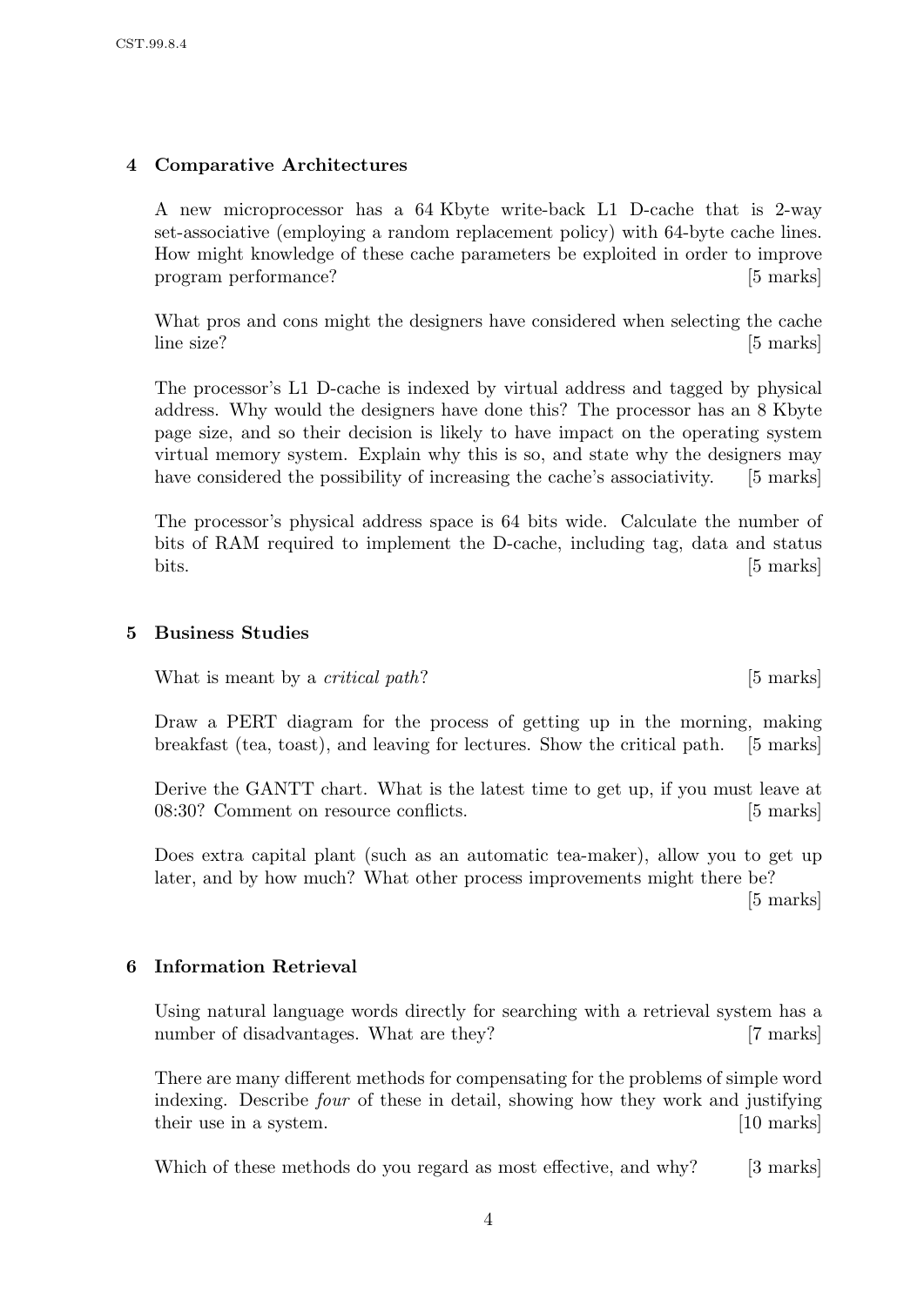# 7 Optimising Compilers

Consider a first-order call-by-need language with identifiers  $x_i$  and expressions  $e_i$ (which can be of type int only) and function names  $A_i$  (built-in) and G (a single, possibly recursive, user-defined function of the form  $G(x_1, \ldots, x_k) = e$  whose arguments and results are of type int.

Describe the basic concepts of strictness analysis. You should explain what space of abstract values you would use to model strictness properties of a function of  $k$ arguments, and give the abstract strictness values for cond and plus (respectively the ternary conditional function and the binary addition function). State how one can determine that " $f$  is strict in its  $i<sup>th</sup>$  argument" in terms of your abstract value for a function  $f$  and how the abstract strictness value for  $G$  is obtained. [10 marks]

As an alternative method of deriving strictness properties, it is proposed to use an effect-like system instead. Suppose  $f$  is a function of  $k$  arguments and  $S$  is a subset of  $\{1, \ldots, k\}$ . In such a system judgements on functions f are of the form

$$
\Gamma \vdash f : \mathtt{int}^k \overset{S}{\to} \mathtt{int}
$$

where  $\Gamma$  is a set of type assumptions on variables x. The above judgement is defined to be valid if, whenever  $f$  is applied and all argument expressions in argument positions  $S$  fail to terminate, then the call to  $f$  fails to terminate (such  $f$  are often called  $S$ -jointly strict). In the following  $t$  ranges over type and effect forms  $\texttt{int}^k \overset{S}{\rightarrow} \texttt{int}.$ 

Give an inference rule (here called (SUB)) for judgements of the form  $\Gamma \vdash f : t$ which captures the idea that "if  $f$  is  $S$ -jointly strict in argument positions  $S$ , then a call to it fails to terminate when applied to argument expressions which fail to terminate for a larger set of argument positions". [3 marks]

Give a suitable set of assumptions of the form

$$
\Gamma_0 = \{ \mathit{plus} : t_1, \mathit{plus} : t_2, \mathit{cond} : t_3, \mathit{cond} : t_4 \}
$$

which together with the (SUB) rule above enable one to deduce exactly the valid strictness judgements  $\Gamma_0 \vdash f : t$  when f is plus or cond. [Hint: there are two  $t_i$  for both *plus* and *cond*.] [4 marks]

Give conditions on t in the judgement  $\Gamma \vdash f : t$  which enables the claim "f is strict in its  $i^{th}$  argument" to be made. [3 marks]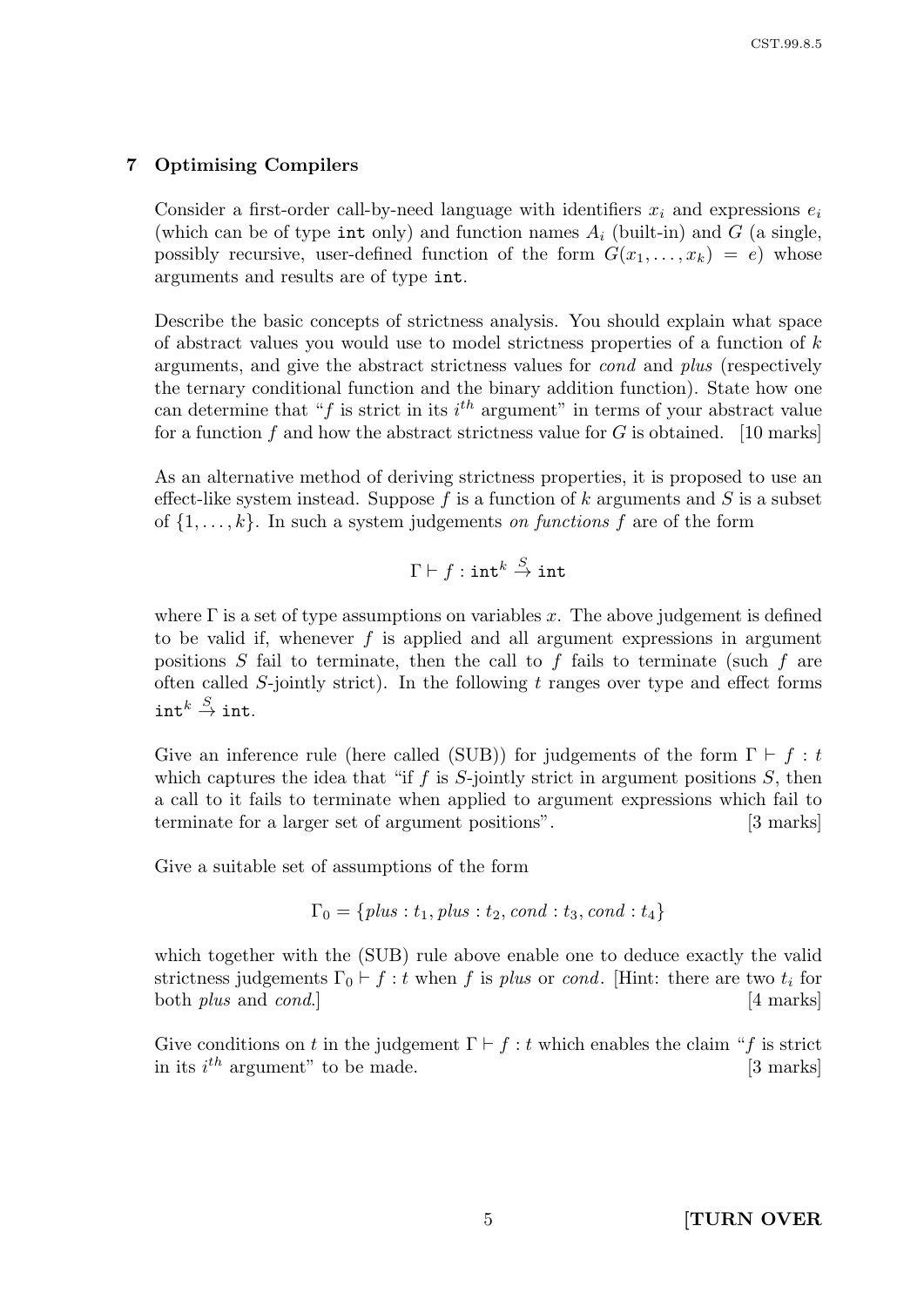# 8 Artificial Intelligence

The following stories are adapted from P. Winston's textbook Artificial Intelligence (2nd edition, 1984):

### Thomas and Albert

Thomas and Albert respected each other's technical judgement and decided to form a software company together. Unfortunately, Thomas learned that Albert was notoriously absentminded, whereupon he insisted that Albert have nothing to do with the proposed company's finances. This angered Albert so much that he backed out of their agreement, hoping Thomas would be disappointed.

# John and Mary

John and Mary loved each other and decided to be married. A month before the wedding, John discovered that Mary's father was secretly smuggling stolen art through Venice. After struggling with his conscience for days, John reported Mary's father to the police. Mary understood John's decision, but she despised him for it nonetheless, and she broke off their engagement knowing he would suffer.

For each story, devise a semantic network to represent the characters and events in the story. [10 marks]

Show how a correspondence may be made between these semantic networks to represent the abstract similarity between these stories. [10 marks]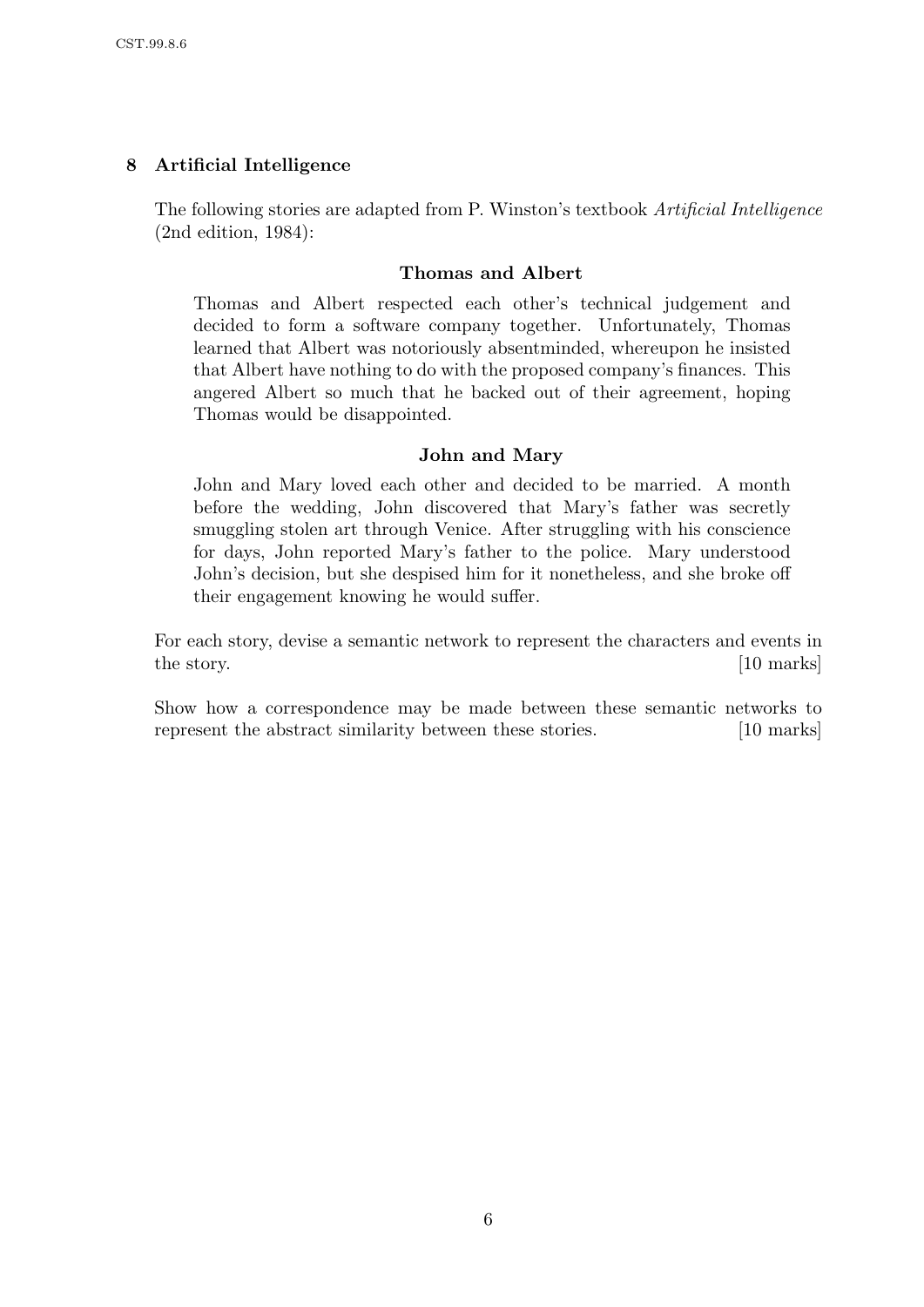#### 9 Neural Computing

Explain why probability theory plays a central role in neural computation. Discuss how the problem of classification can be expressed in terms of the estimation of a probability distribution.  $[6 \text{ marks}]$ 

Explain what is meant by a likelihood function and by the concept of maximum likelihood. [4 marks]

Consider a neural network regression model which takes a vector x of input values and produces a single output  $y = f(x, w)$  where w denotes the vector of all adjustable parameters ("weights") in the network. Suppose that the conditional probability distribution of the target variable  $t$ , given an input vector  $x$ , is a Gaussian distribution of the form

$$
p(t|\mathbf{x}, \mathbf{w}) = \frac{1}{(2\pi\sigma^2)^{1/2}} \exp\left(-\frac{\{t - f(\mathbf{x}, \mathbf{w})\}^2}{2\sigma^2}\right)
$$

where  $\sigma^2$  is the variance parameter.

Given a data set of input vectors  $\{x_n\}$ , and corresponding target values  $\{t_n\}$ , where  $n = 1, \ldots, N$ , write down an expression for the likelihood function, assuming the data points are independent. Hence show that maximisation of the likelihood (with respect to w) is equivalent to minimisation of a sum-of-squares error function.

[10 marks]

#### 10 Natural Language Processing

Consider the following dialogue between a user (U) and a natural language processing system (S).

- U: There are three ships in the Pacific near the Johnson Islands and four in the Atlantic off Bermuda. The aircraft carrier, Nimitz, is in the Pacific with two frigate escorts, Ulysses and Poseidon. The Enterprise, which is a rapid assault ship, is in the Atlantic escorted by the frigate, Medusah, and two others.
- S: OK
- U: How many frigates are at sea?
- S: 5

Describe one set of techniques that the system might utilise to support the dialogue. [8 marks]

What problems and challenges would the dialogue pose for these techniques? [12 marks]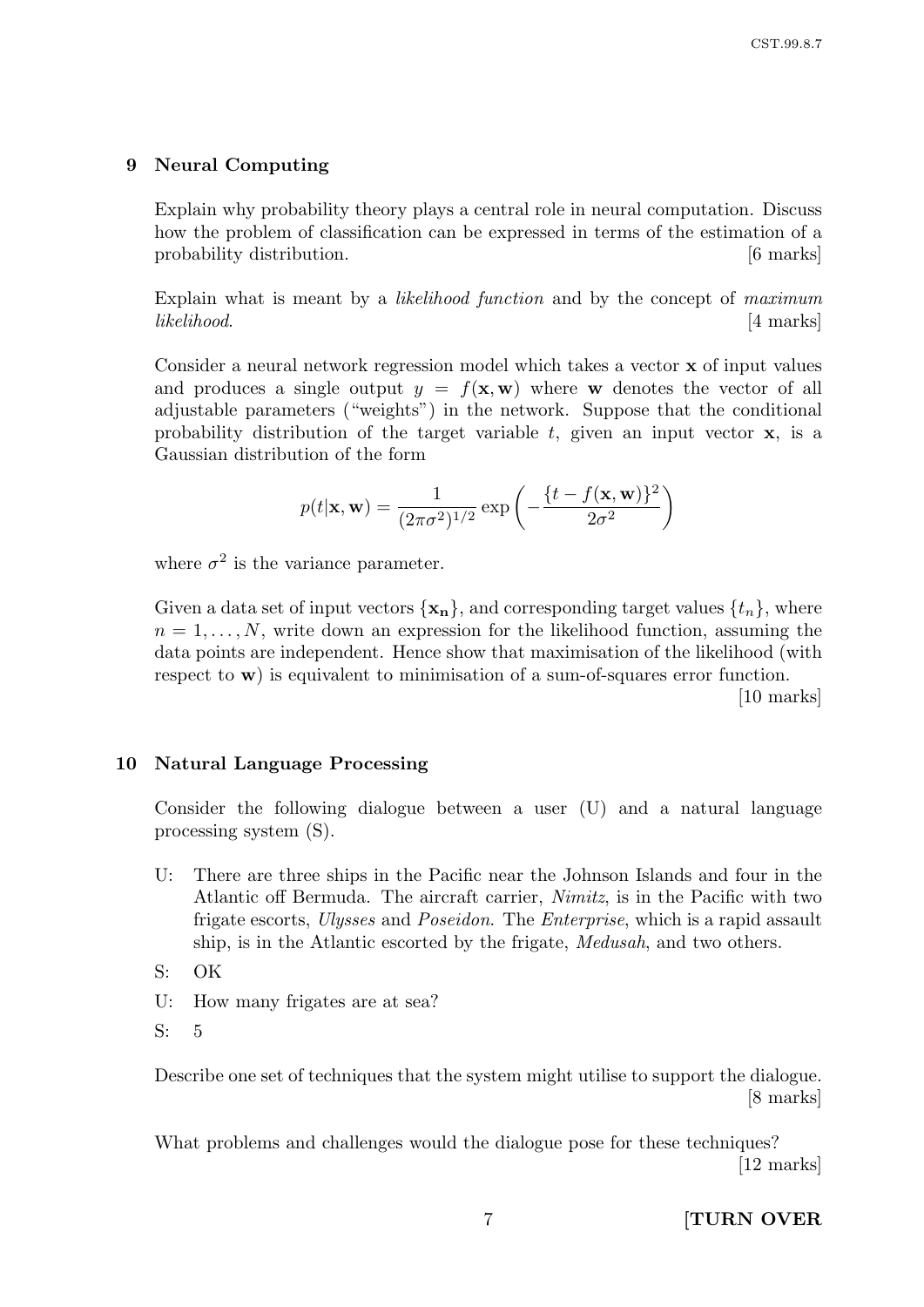# 11 Information Theory and Coding

What is the entropy  $H$ , in bits, of the following source alphabet whose letters have the probabilities shown?

A B C D 1/4 1/8 1/2 1/8

[2 marks]

Why are fixed length codes inefficient for alphabets whose letters are not equiprobable? Discuss this in relation to Morse Code. [4 marks]

Offer an example of a uniquely decodable prefix code for the above alphabet which is optimally efficient. What features make it a uniquely decodable prefix code?

[6 marks]

What is the coding rate  $R$  of your code? How do you know whether it is optimally efficient? [4 marks]

What is the maximum possible entropy  $H$  of an alphabet consisting of  $N$  different letters? In such a maximum entropy alphabet, what is the probability of its most likely letter? What is the probability of its least likely letter? [4 marks]

# 12 Computer Vision

It is often useful in computer vision to represent and analyse image content by means of complex variables, even though an image itself is defined as an array of real numbers. Give at least two distinct examples of useful operations in computer vision based on complex variables, identifying clearly the mathematical domain in which the complex variables exist. Explain in each case what is achieved by adopting such a representation. [10 marks]

In visual pattern recognition algorithms employing complex-valued wavelets, the twin tasks of classification and of discrimination among members of a class are handled differently. When the real and the imaginary parts of wavelet representations are resolved into their complex polar form as modulus and phase, what kind of information is extracted by the modulus? What kind by the phase? Use the examples of detecting faces and of identifying faces to illustrate your answer. [10 marks]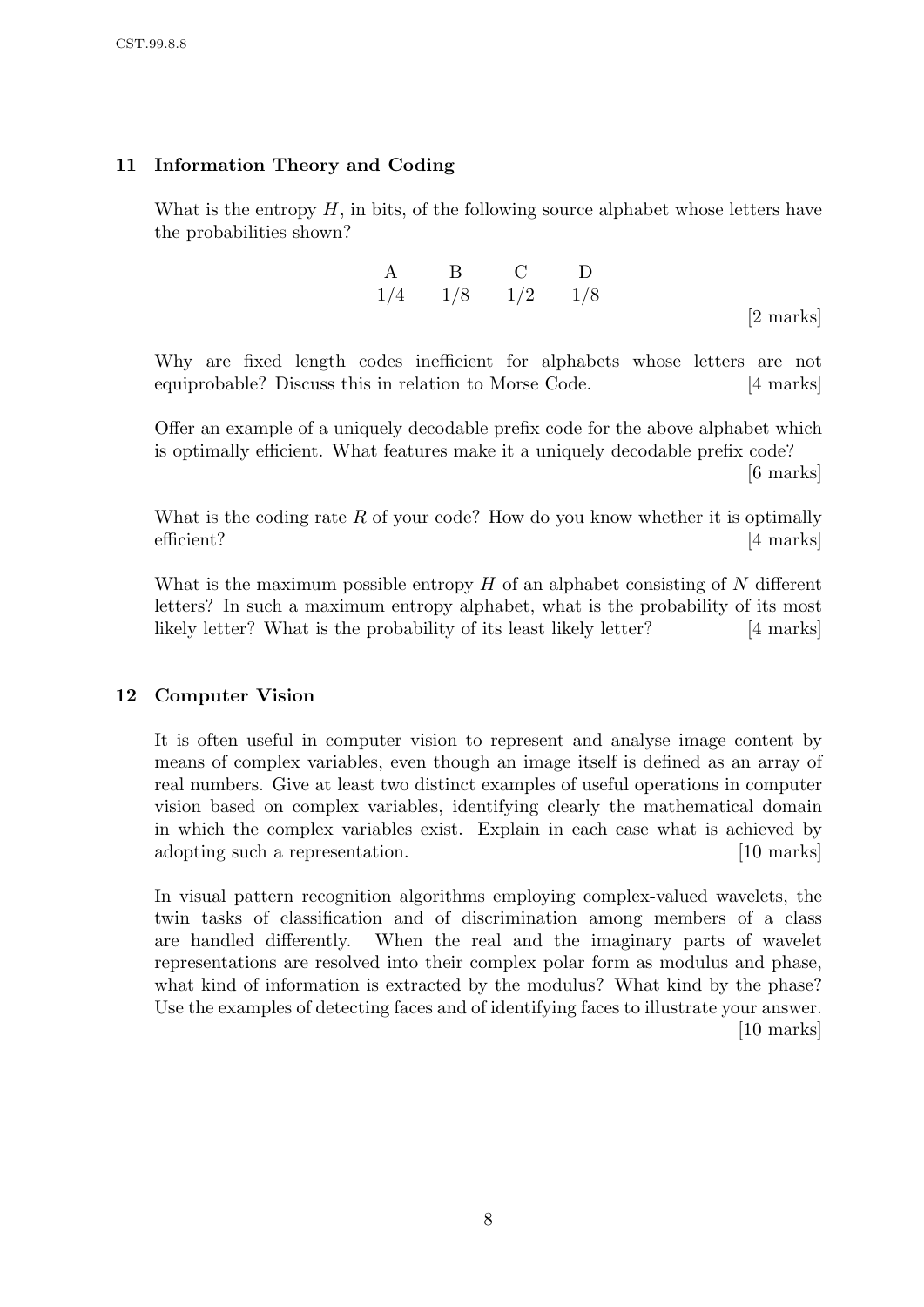#### 13 Specification and Verification II

Describe briefly how propositional boolean formulae can be represented as Binary Decision Diagrams (BDDs). [6 marks]

What is the significance of variable ordering? [2 marks]

Describe how the BDDs representing existentially and universally quantified boolean formulae are constructed. [2 marks]

Draw the BDDs of both 
$$
\neg(x = y) \Rightarrow z
$$
 and  $\forall z. \neg(x = y) \Rightarrow z$ . [4 marks]

Let  $E_1(x, y)$  and  $E_2(x, y)$  be boolean formulae containing the variables x and y. Let the relation  $R$  be defined by:

$$
\mathcal{R}((x,y),(x',y')) = (x' = E_1(x,y) \land y' = y) \lor (x' = x \land y' = E_2(x,y))
$$

Assuming you have already computed the BDD of  $P(a, b)$ , explain how the BDD of  $\exists a \ b. P(a, b) \land \mathcal{R}((a, b), (x, y))$  can be computed without having to compute the BDD of  $\mathcal{R}((a, b), (x, y))$ . Explain the significance of this. [6 marks]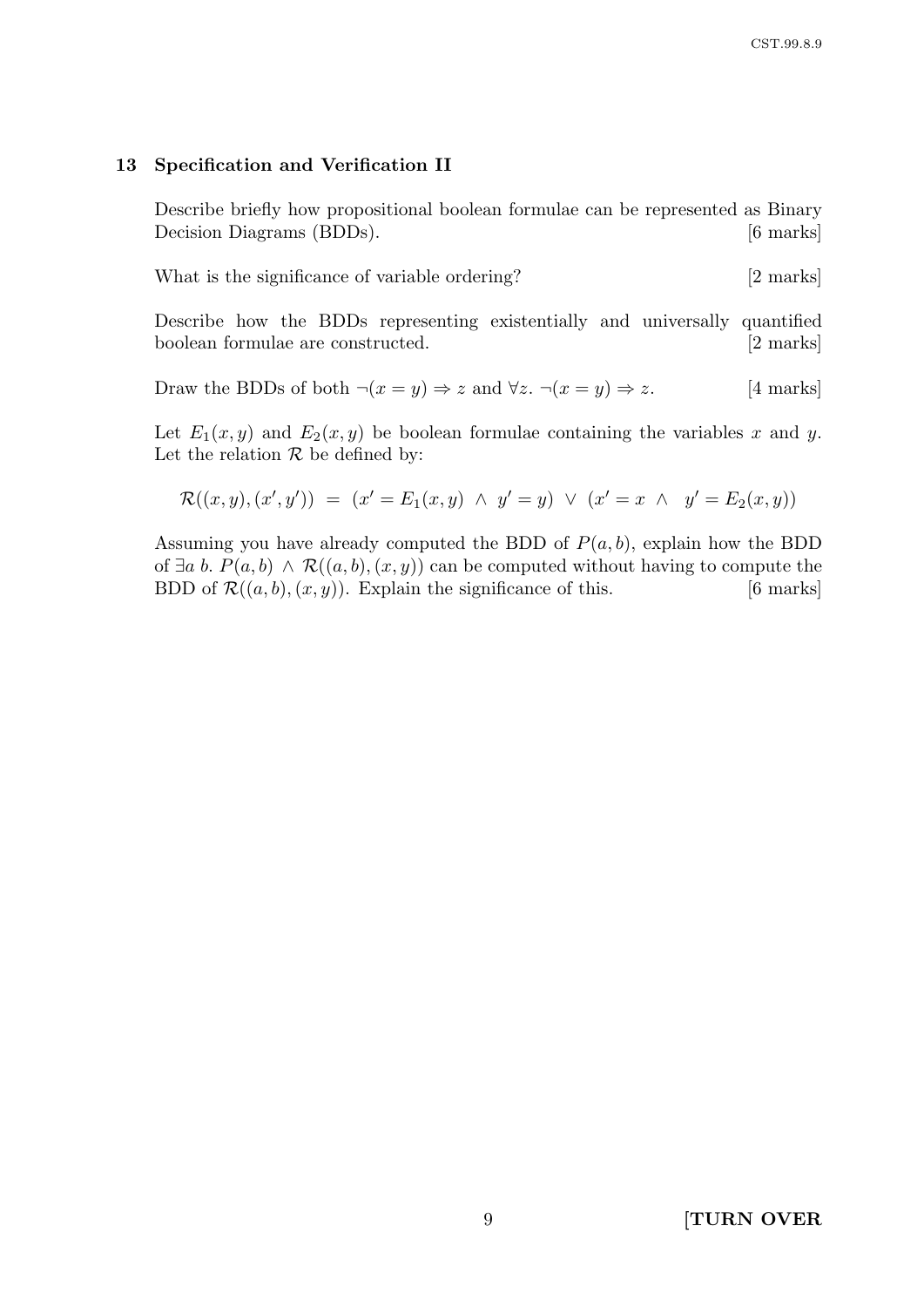#### 14 Numerical Analysis II

State a recurrence formula for the sequence of Chebyshev polynomials,  $\{T_n(x)\},\$ and list these as far as  $T_5(x)$ . [4 marks]

What is the best polynomial approximation over  $[-1, 1]$  to  $x^n$  using polynomials of lower degree, and what is its degree? Use this property to explain the method of economisation of a Taylor series. How can the error in one economisation step be estimated? [7 marks]

The error in Lagrange interpolation can be expressed in the form

$$
f(x) - L_{n-1}(x) = \frac{f^n(\xi)}{n!} \prod_{j=1}^n (x - x_j)
$$

for a suitable function  $f(x)$ . What is the best choice for abscissae  $\{x_j\}$  and why? [2 marks]

The function  $\sin x$  may be approximated by the truncated Taylor series

$$
P_{2n-1}(x) = \sum_{i=1}^{n} (-1)^{i-1} \frac{x^{2i-1}}{(2i-1)!}.
$$

Estimate the maximum absolute error over [-1, 1] for both  $P_3(x)$  and  $P_5(x)$ . Perform one economisation step on  $P_5(x)$  and show that the resulting polynomial is more accurate than  $P_3(x)$ . [7 marks]